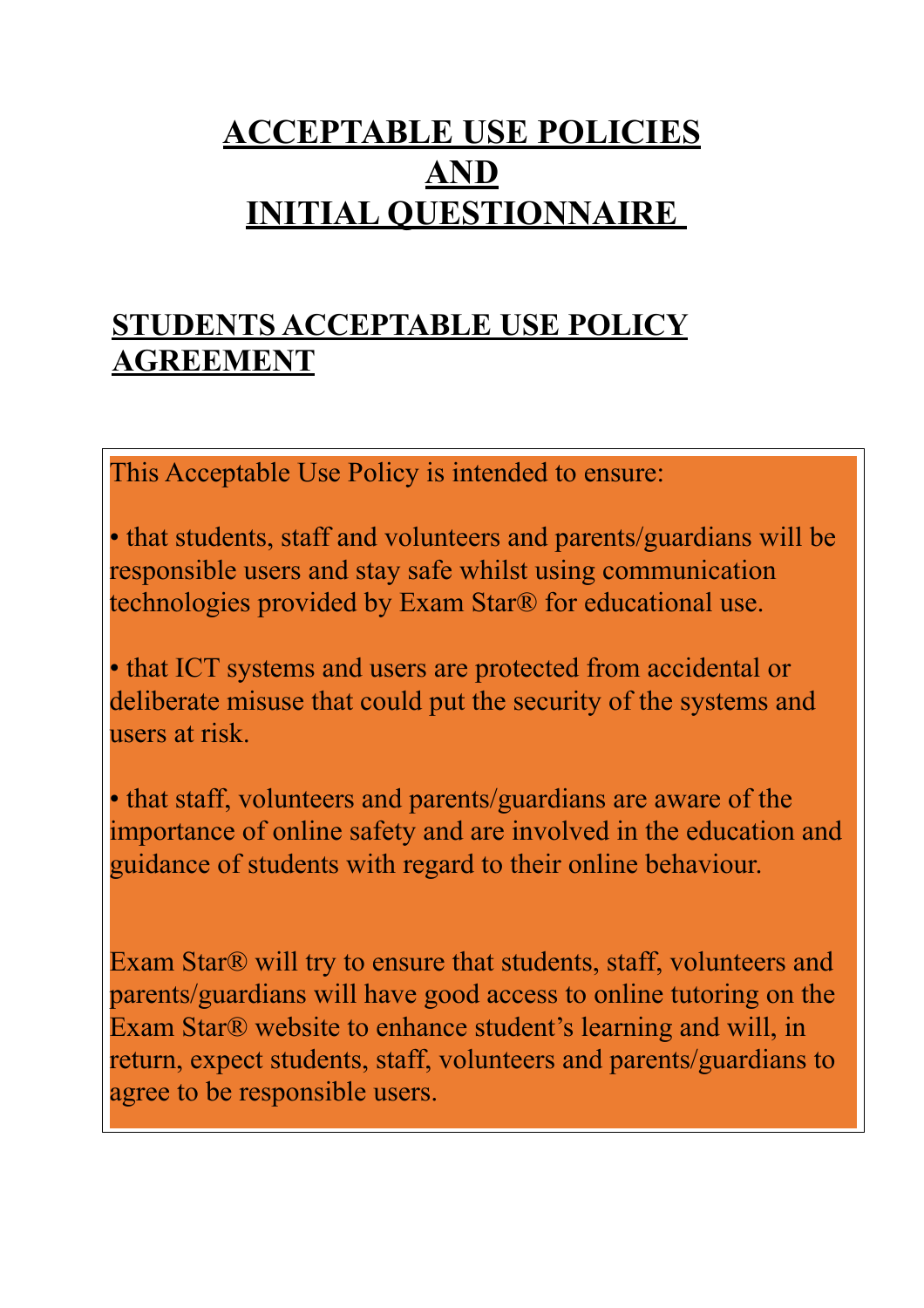#### **THIS IS HOW WE STAY SAFE WHEN WE USE THE EXAM STAR® WEBSITE:**

- I will ask my parent/guardian before I log on to the Exam Star<sup>®</sup> website.
- When I log on to the Exam Star® website, I will use my own login and password, which I will keep secret.
- I will only speak with an online tutor that my parent/guardian has told or allowed me to interact with.
- I will only speak to people I know, or my parent/guardian has approved, and my communication will be polite and sensible.
- When communicating online, I will not give out my home address, phone number, or arrange to meet anyone.
- I will ask for help from my parent/guardian if I am not sure what to do or if I think I have done something wrong.
- If I see or hear anything that I am unhappy with or I receive messages I do not like, I will turn off the screen and tell a teacher immediately.
- I know that the online tutoring sessions on the Exam Star® website are recorded and monitored.
- I understand that if I deliberately break these rules, I could be stopped from receiving further online tuition provided by Exam Star®.

**By completing and submitting this form I agree to abide by the terms of the Exam Star® acceptable use policy agreement.**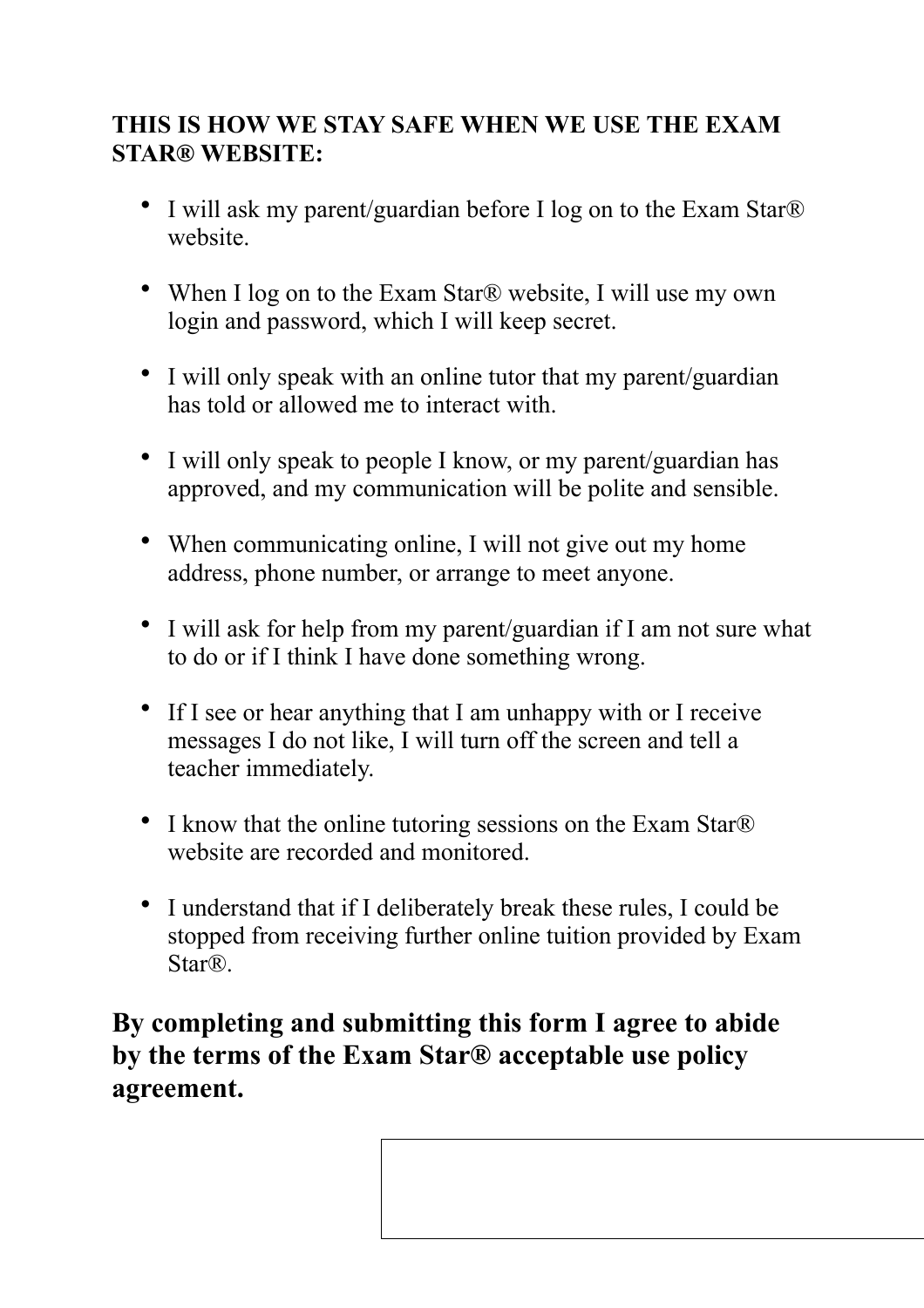Student's full name /Class

Date

### **PARENTS /GUARDIANS PERMISSION FORM AND ACCEPTABLE USE POLICY AGREEMENT**

This Acceptable Use Policy is intended to ensure:

• that students, staff and volunteers and parents/guardians will be responsicommunication technologies provided by Exam Star® for educational use.

• that ICT systems and users are protected from accidental or deliberate m and users at risk.

• that staff, volunteers and parents/guardians are aware of the importance education and guidance of students with regard to their online behaviour.

Exam Star® will try to ensure that students, staff, volunteers and parents/guardians will have good access to online good access to online good access to online good access to online good access to online good access to on tutoring on the Exam Star® website to enhance student's learning and will and parents/guardians to agree to be responsible users.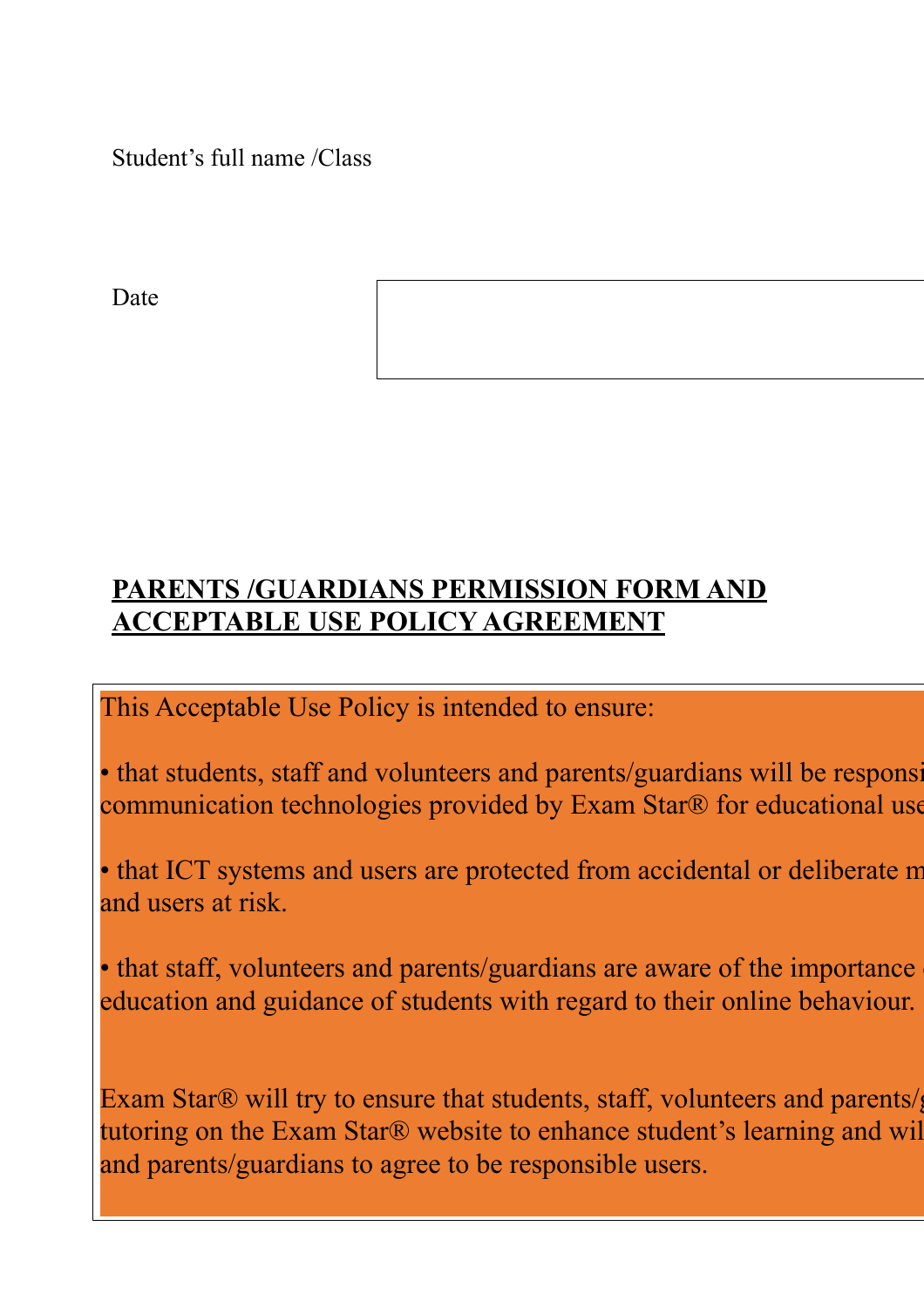A copy of the Student Acceptable Use Policy is attached to this permission form, so that parents/guardians will be aware of expectations from Exam Star® of the young people in their care. Parents are requested to sign the permission form below to show their support of Exam Star® in this important aspect of the student's education.

#### **PERMISSION FORM**

| parent/guardian's full name |  |
|-----------------------------|--|
| student name(s)             |  |
|                             |  |
| Date                        |  |

### **ACCEPTABLE USE POLICY AGREEMENT**

- As the parent /guardian of the above student(s), I give permission for my child/children to have access to the Exam Star® website and ICT systems.
- I understand that Exam Star® will take every reasonable precaution, including monitoring and filtering systems, to ensure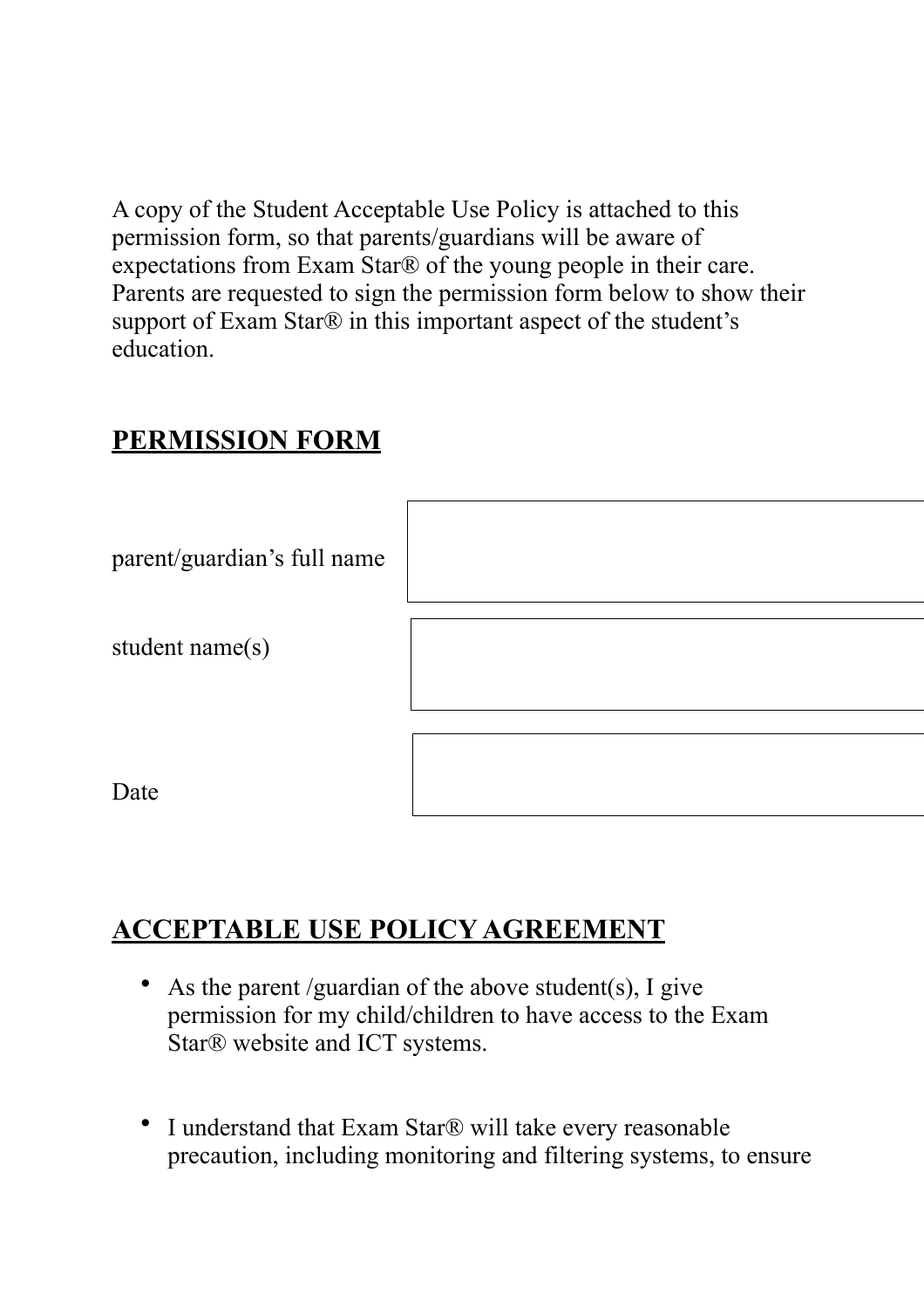that young people will be safe when they use the Exam Star® website and ICT systems.

- I also understand that Exam Star® cannot ultimately be held responsible for the nature and content of materials accessed on the internet and using mobile technologies.
- I understand that my child's/children's activity on the Exam Star® website and ICT systems will be monitored and that Exam Star® will contact me if they have concerns about any possible breaches of the Acceptable Use Policy.
- I will encourage my child to adopt safe use of the internet and digital technologies at home and will inform Exam Star® if I have concerns over my child's online safety.
- I understand that I am not expected to post pictures of students other than my own children on social networking sites.
- I know that I should make complaints through official Exam Star® channels rather than posting them on social networking sites.
- I will not post malicious or fictitious comments on social networking sites about any member of the Exam Star® community.
- I understand that I should not post comments that would be considered to be unprofessional or reflect Exam Star® or its members in a negative manner.

**By completing and submitting this form I agree to abide by the terms of the Exam Star® acceptable use policy agreement.**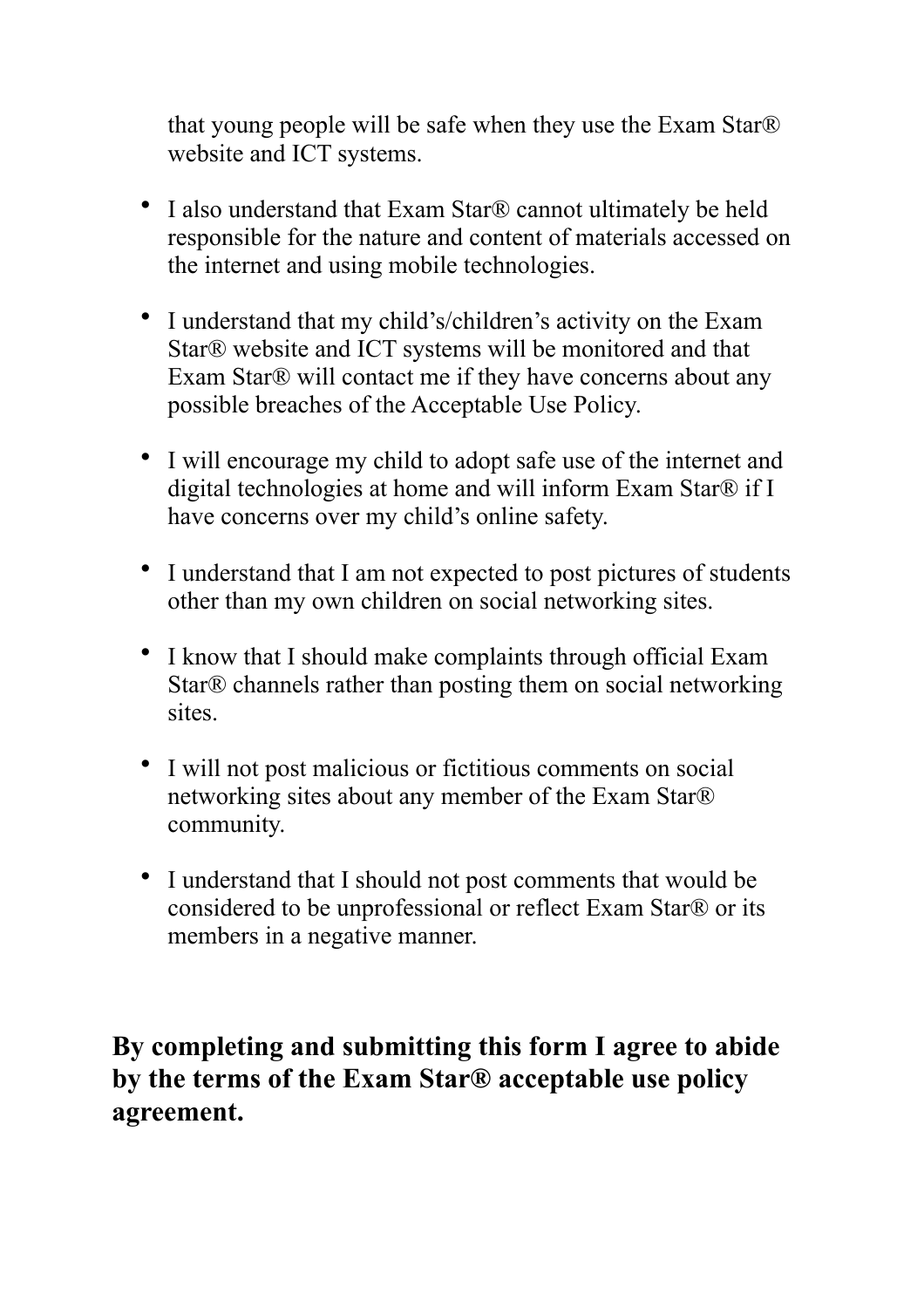

## **INITIAL QUESTIONNAIRE**

# **Please provide the information below**

**Student full name:** 

**Student year group:** 

**Student gender:** 

**Parent name:**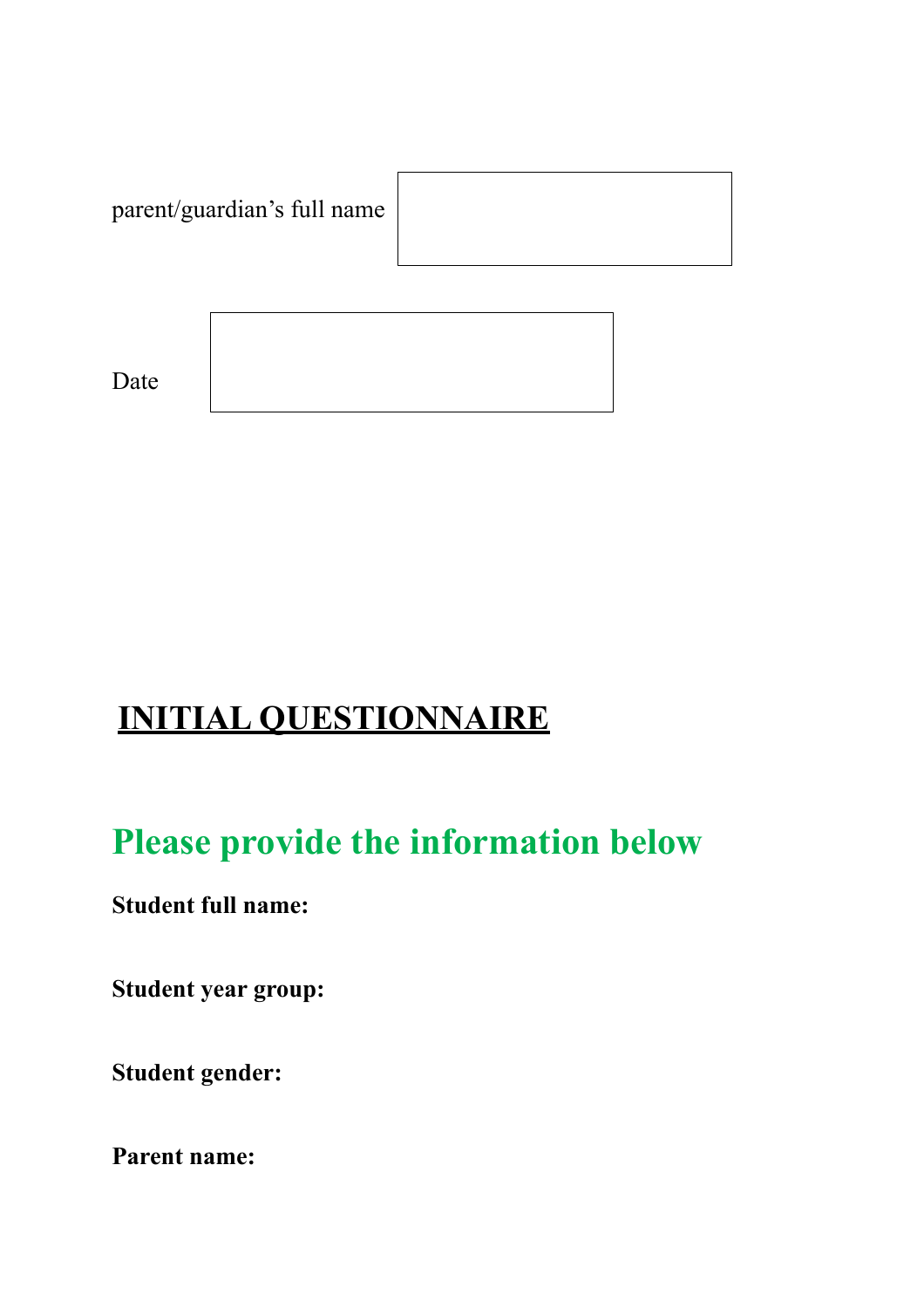**Parent email address:** 

**Parent address:** 

**Parent telephone number** 

**Date:** 

# **QUESTIONS FOR PARENTS**

| <b>Statement</b>                                                                                                                                                                        | <b>Stro</b><br>ngly<br>agre<br>e | Agr<br>ee | Di<br>$S-$<br>ag<br>re<br>e |
|-----------------------------------------------------------------------------------------------------------------------------------------------------------------------------------------|----------------------------------|-----------|-----------------------------|
| I think the fact that Exam Star® wants to<br>provide free one-to-one online<br>homework help to primary and<br>secondary school pupils in English,<br>Maths and Science is a good idea. |                                  |           |                             |
| I think Exam Star® will help increase my<br>child's/childen's confidence.                                                                                                               |                                  |           |                             |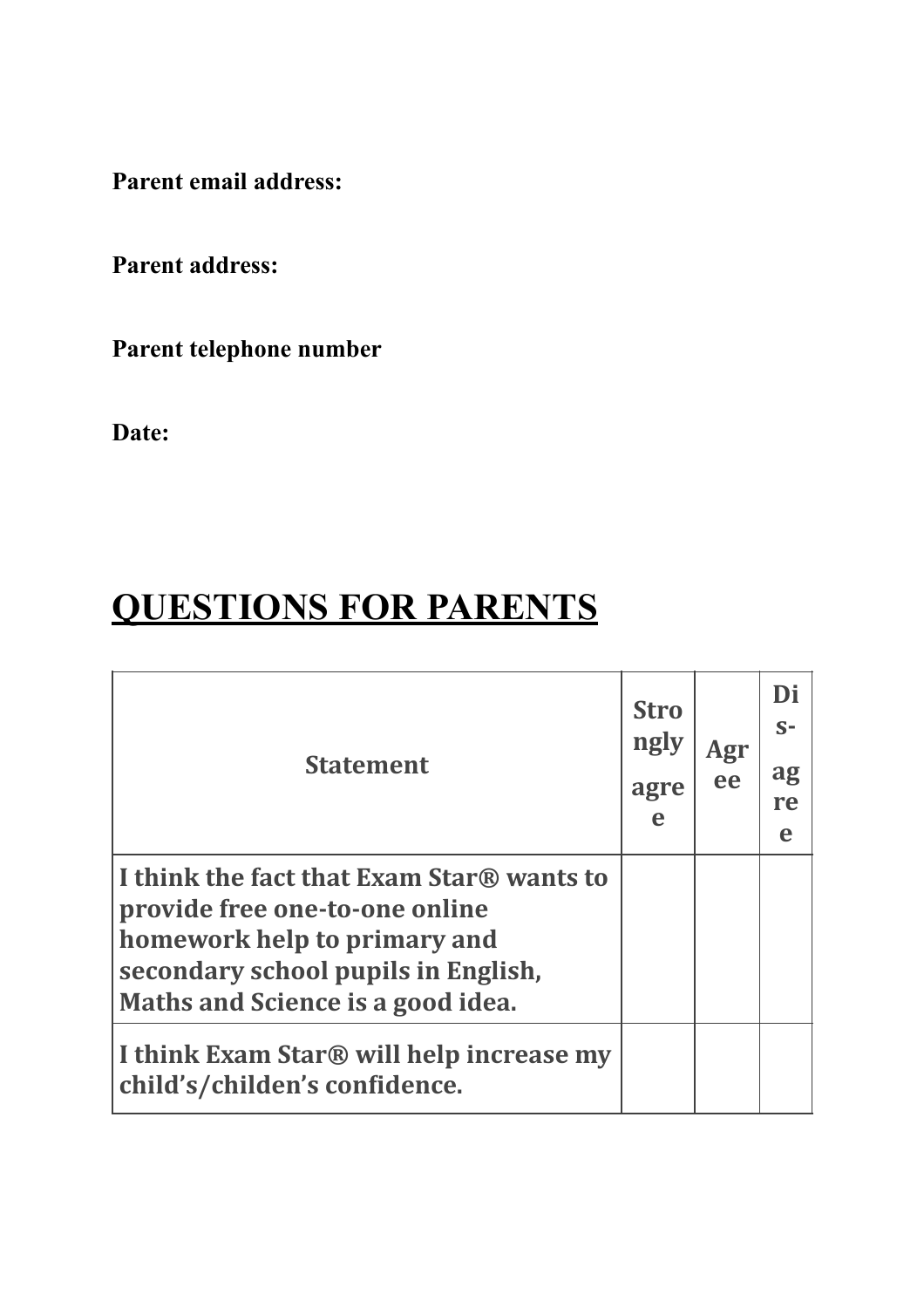| I feel that Exam Star® will help my<br>child/children develop their awareness<br>of independent study methods and<br>techniques. |  |  |
|----------------------------------------------------------------------------------------------------------------------------------|--|--|
| I think Exam Star® will raise my child's/<br>children's educational aspirations.                                                 |  |  |
| I think that Exam Star® will help my<br>child's/children's feel more empowered<br>to fulfil their academic potential.            |  |  |
| I feel that Exam Star <sup>®</sup> will support me in<br>helping my child/children because I<br>have a busy life.                |  |  |
| I think Exam Star® can give me peace of<br>mind that my child/children is not<br>falling behind will                             |  |  |
| I have had experiences with other tutors<br>before and I find them expensive.                                                    |  |  |
| I have found other tutors unreliable.                                                                                            |  |  |
| I am interested in Exam Star® because it<br>offers free services.                                                                |  |  |

# **QUESTIONS FOR PUPILS**

**Question 1: What grades do you currently get in at school in the following subjects?**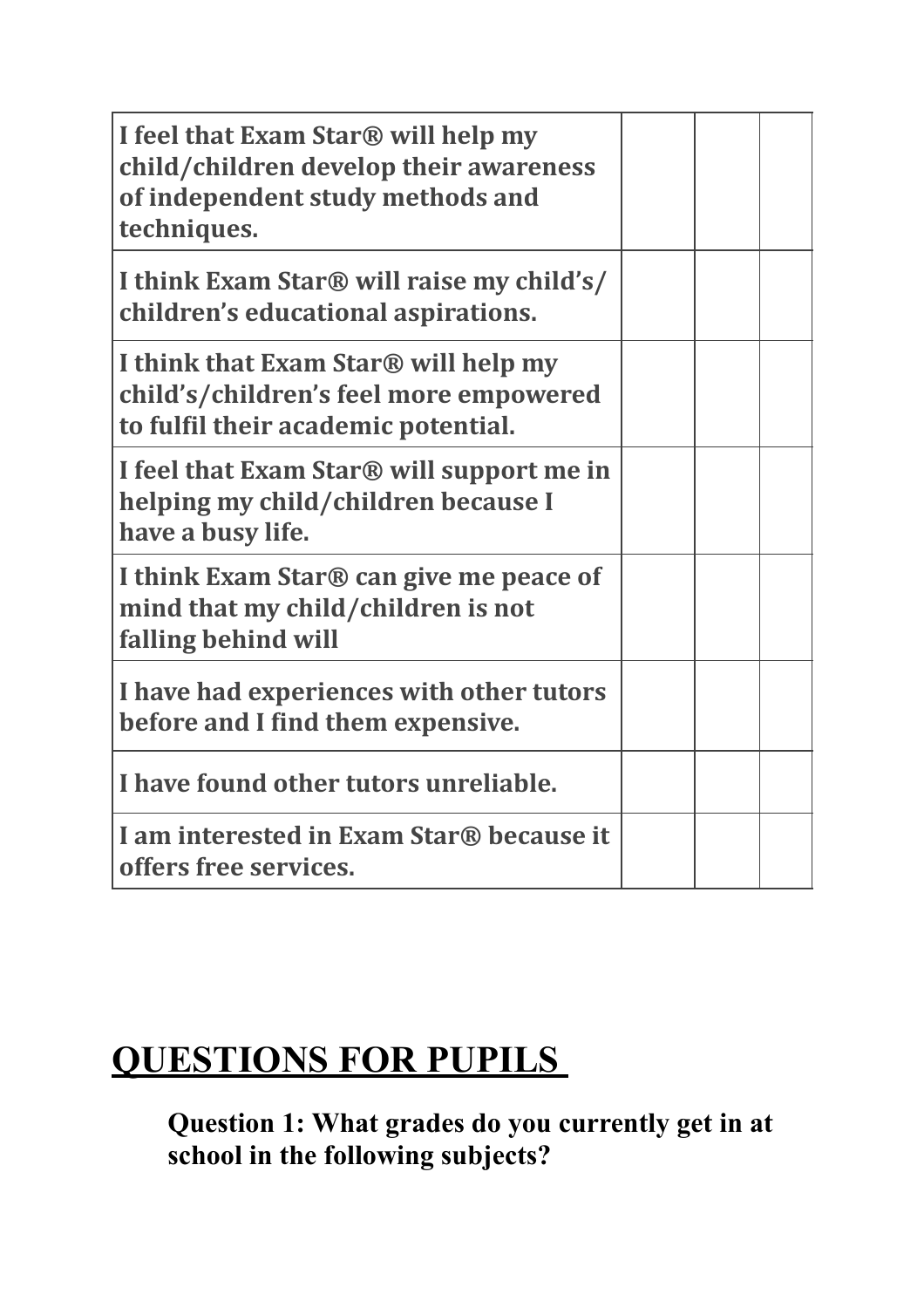**English: Maths: Science:** 

**Question 2: Do you find any of the above school subjects difficult?** 

**Question 3: If, yes, describe what you find challenging about English, Maths or Science?** 

**Question 4: What do you need most help with in English?**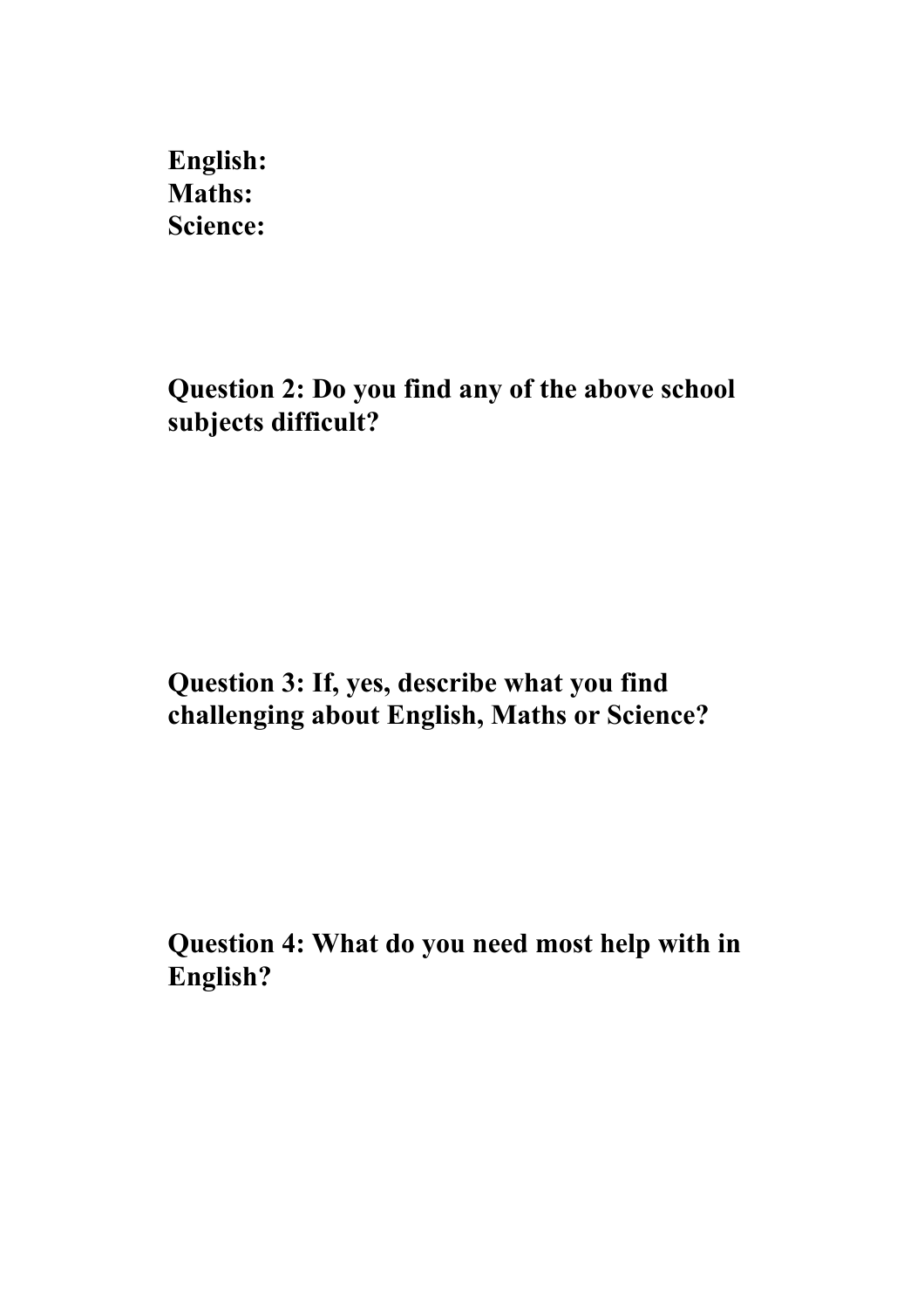**Question 5: What do you need most help with in Maths?** 

**Question 6: What do you need most help with in Science?** 

**Question 7: On a scale of 1 to 10 (one being the lowest) how confident are you when completing school assignments in the following subjects?** 

**English:** 

**Maths:** 

**Science:** 

**Question 8: On a scale of 1 to 10 (one being the lowest) how aware are you of independent study methods or techniques in the following subjects?** 

**English:**